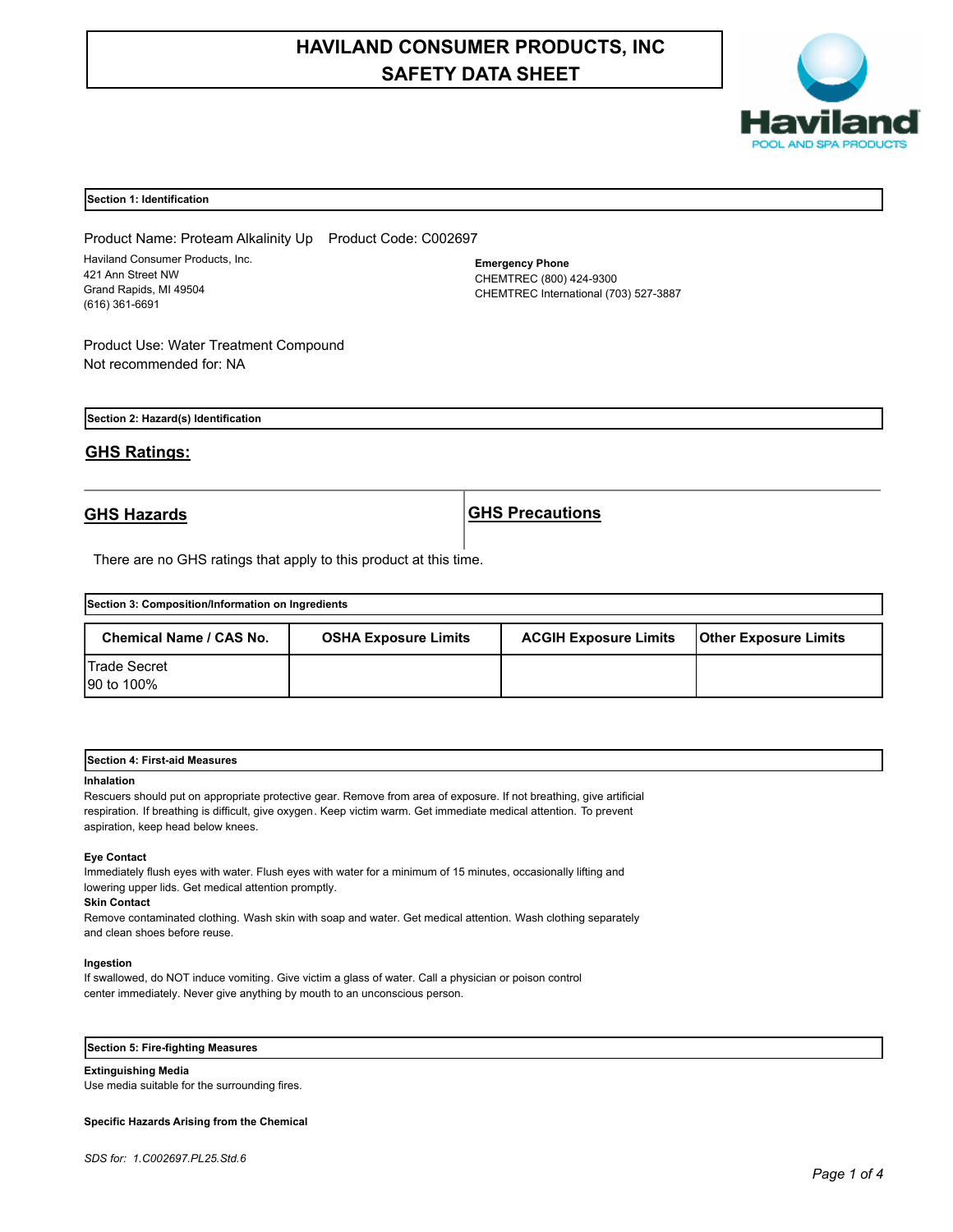### **Special Protective Equipment and Precautions for Firefighters**

**Special Information**: As in any fire, wear self-contained breathing apparatus pressure-demand (MSHA/NIOSH approved or equivalent) and full protective gear.

#### **Section 6: Accidental Release Measures**

#### **Spill and Leak Procedures**

Wear appropriate protective equipment and clothing during clean up . Sweep spill and transfer material into appropriate container(s) for disposal. Flush spill area with water.

### **Section 7: Handling and Storage**

### **Handling Procedures**

Use with adequate ventilation. Do not get in eyes, on skin, or on clothing. Wash thoroughly after handling.

#### **STORAGE:**

Keep container closed when not in use. Store in a cool, dry place. Store away from incompatible materials.

| Section 8: Exposure Control/Personal Protection |                             |                              |                              |
|-------------------------------------------------|-----------------------------|------------------------------|------------------------------|
| <b>Chemical Name / CAS No.</b>                  | <b>OSHA Exposure Limits</b> | <b>ACGIH Exposure Limits</b> | <b>Other Exposure Limits</b> |
| <b>I</b> Trade Secret                           |                             |                              |                              |
| IN/A                                            |                             |                              |                              |

**RESPIRATORY PROTECTION:** A respiratory protection program that meets OSHA 1910.134 and ANSI Z88.2 requirements must be followed whenever workplace conditions warrant the use of a respirator.

**SKIN PROTECTION:** Wear impervious protective gloves. Wear protective gear as needed - apron, suit, boots.

**EYE PROTECTION:** Wear safety glasses with side shields (or goggles) and a face shield.

**OTHER PROTECTIVE EQUIPMENT**: Facilities storing or utilizing this material should be equipped with an eyewash facility and a safety shower.

**HYGENIC PRACTICES:** Do not eat, drink, or smoke in areas where this material is used. Avoid breathing vapors. Remove contaminated clothing and wash before reuse. Wash thoroughly after handling. Wash hands before eating.

**Section 9: Physical and Chemical Properties**

| Specific Gravity Unknown                                                            | <b>Autoignition temperature: Unknown</b> |  |
|-------------------------------------------------------------------------------------|------------------------------------------|--|
| Decomposition temperature: Unknown                                                  | <b>Viscosity: Unknown</b>                |  |
| <b>Grams VOC less water: Unknown</b><br><b>Appearance:</b> white crystalline powder |                                          |  |
| <b>Odor:</b> odorless                                                               | Vapor Pressure: Unknown                  |  |
| Odor threshold: Unknown                                                             | Vapor Density: Unknown                   |  |
| $pH: 8.3$ (1% solution) $@$<br>$20^{\circ}$ C                                       | <b>Density:</b> 0.88 g/cm3 (particle)    |  |
| <b>Melting point: Unknown</b>                                                       | Freezing point: Unknown                  |  |
| <b>Solubility: Unknown</b>                                                          | <b>Boiling range: Unknown</b>            |  |
| <b>Flash point: Unknown</b>                                                         | <b>Evaporation rate: Unknown</b>         |  |
| Flammability: Unknown                                                               | <b>Explosive Limits: Unknown</b>         |  |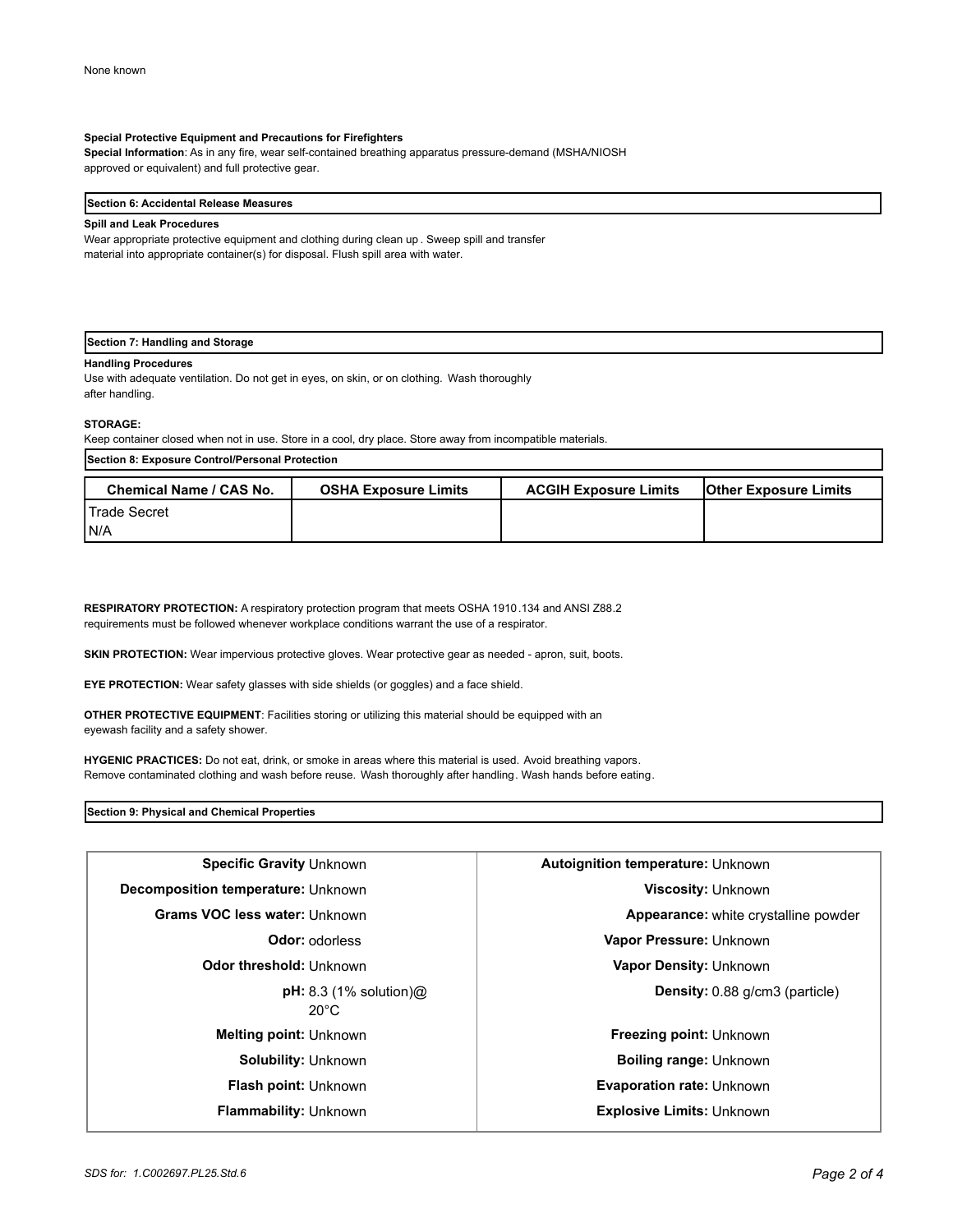#### **Section 10: Stability and Reactivity**

**Chemical Stability:**

STABLE **Incompatible Materials**  Acids. **Conditions to Avoid** None known **Hazardous Decomposition Products** Carbon dioxide and sodium carbonate

#### **Hazardous Polymerization**

Hazardous polymerization will not occur.

**Section 11: Toxicology Information**

# **Mixture Toxicity**

Oral Toxicity LD50: 4,220mg/kg

### **Health Effects**

May be mildly irritating to eyes. Not likely to be hazardous to skin, respiratory tract, or by ingestion. Occasional mild irritation effects to nose and throat may occur from inhalation of dust .

# **Routes of Entry:**

Inhalation Ingestion Skin contact Eye contact

#### **Target Organs**

#### **Effects of Overexposure**

# **Emergency Overview**

Not classified as a hazardous substance. No adverse effects anticipated.

| <b>CAS Number</b>                                   | Description | % Weight                                                                                         | Carcinogen Rating |  |
|-----------------------------------------------------|-------------|--------------------------------------------------------------------------------------------------|-------------------|--|
| Section 12: Ecological Information                  |             |                                                                                                  |                   |  |
| <b>Component Ecotoxicity</b><br><b>Trade Secret</b> |             | 96 Hr LC50 Lepomis macrochirus: 8250 - 9000 mg/L [static]<br>48 Hr EC50 Daphnia magna: 2350 mg/L |                   |  |
| Section 13: Disposal Considerations                 |             |                                                                                                  |                   |  |

Dispose of in accordance with local, state and federal regulations.

### **Section 14: Transportation Information**

This product is a regulated as a Water Treatment Compound and rated as Non-Hazardous.

# **Section 15: Regulatory Information**

**Country Country Regulation Regulation Regulation Regulation Regulation Regulation**